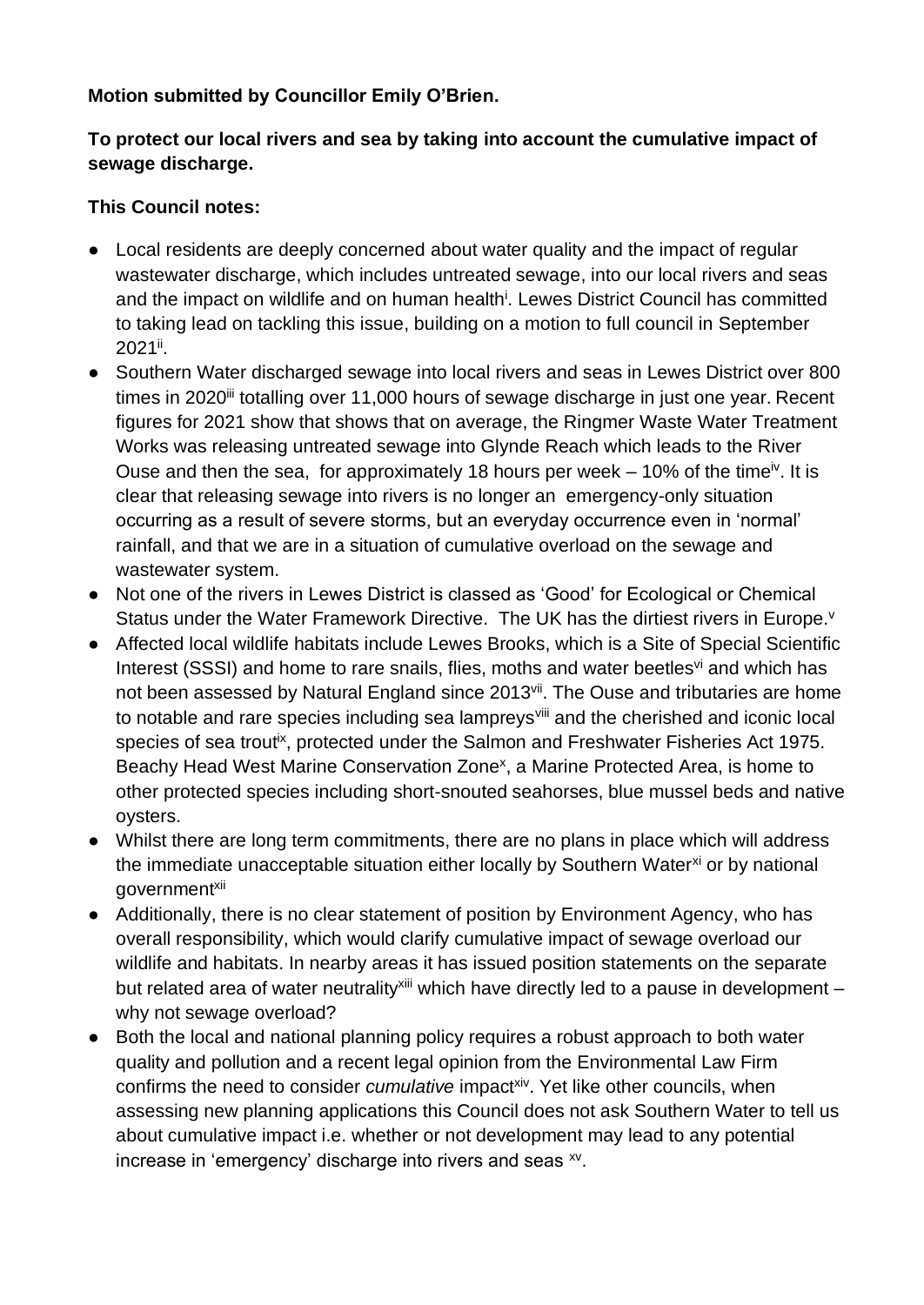#### **Proposed motion:**

# **This Council resolves to:**

- 1. Recognise this Council's obligation to protect its rivers and seas, including from the cumulative impacts of pollution, in line with its local planning policy, and the National Planning Policy Framework.
- 2. Recognise that there is clear evidence of deterioration of water quality due to cumulative impact of multiple sewage discharge events or 'sewage overload'.
- 3. Ensure the evidence base being compiled for the new local plan fully assesses the cumulative impact of sewage discharge so that this is factored into decisions made in the new local plan, including the overall level of future development.
- 4. Seek to better understand the cumulative impact of waste water discharge including untreated sewage on the District's rivers, wildlife and the health of its residents
- 5. Continue to take a lead on addressing this issue, working constructively with other agencies.
- 6. Write to the Environment Agency asking it to issue a position statement in relation to Lewes District, which sets out its understanding of the cumulative impact of 800+ sewage discharge on our rivers, or if it is not willing to do, the reasons why.
- 7. Ask Natural England to update its 2013 assessment of Lewes Brooks SSSI.
- 8. Ask the Policy and Performance Committee to invite the Chief Executive of Southern Water plus senior representatives from the Environment Agency and Natural England to attend a Lewes District Council Policy and Performance Committee meeting to answer questions on the current levels of sewage discharge.
- 9. Ask Southern Water, from this date onwards, in its planning consultation responses for major development, to clarify which treatment works will be managing the sewage; and whether it has have the information available to assess the impact on the number or duration of sewage discharges into local rivers or seas, and if it does have this information to share it (noting that this can only be requested not required).
- 10.Request that District Council planning officers, from now onwards, include in all reports relating to major development a specific section on Core Policy 10 and the impact on watercourses, including the potential for the development to affect sewage outflow into watercourses (i.e. cumulative impact), or to flag if this information is not fully available, so that this information (or the lack of it) is clearly and transparently set out.